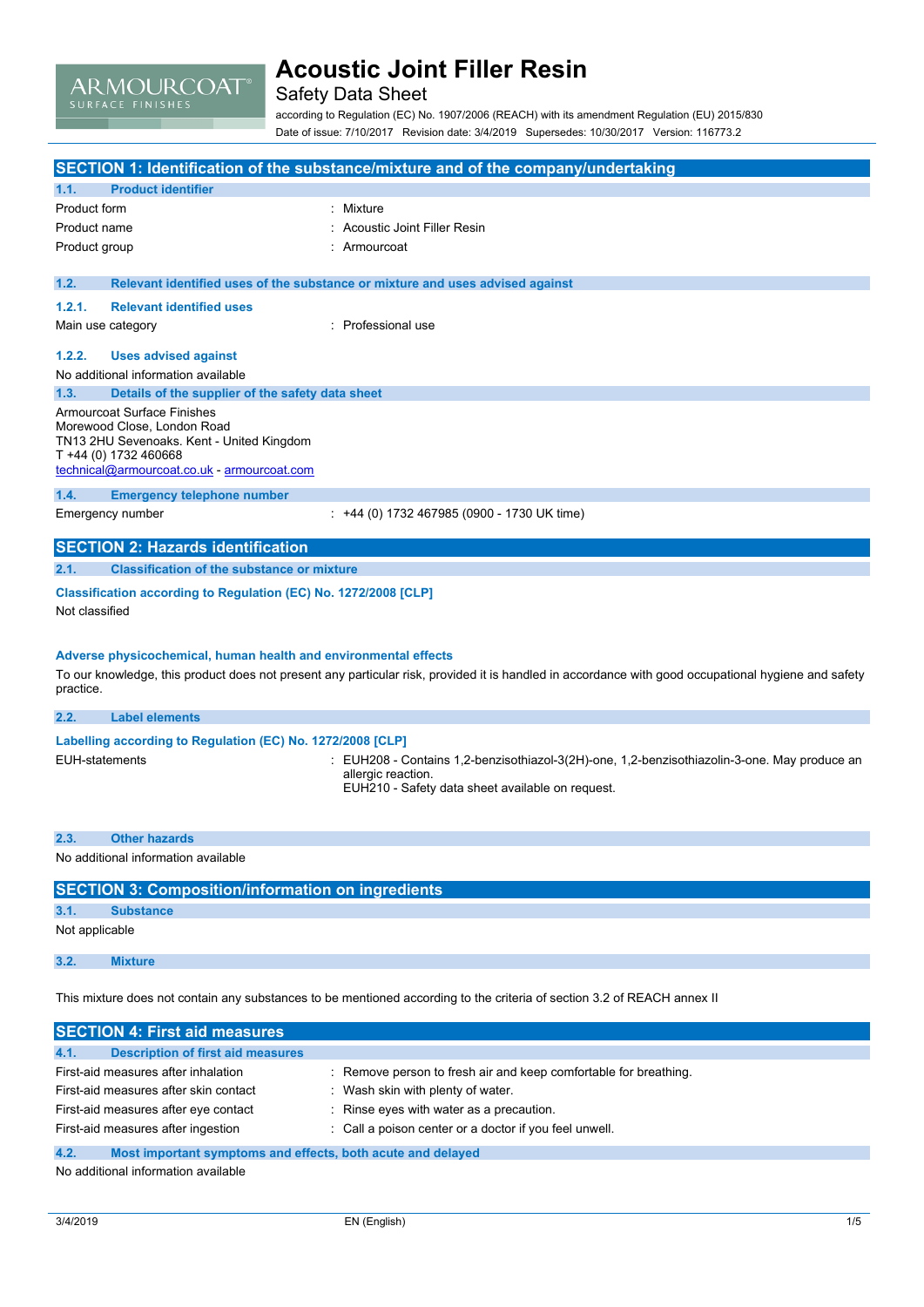Safety Data Sheet

according to Regulation (EC) No. 1907/2006 (REACH) with its amendment Regulation (EU) 2015/830

| 4.3.              |                                                                                                            | Indication of any immediate medical attention and special treatment needed                                                                                                               |
|-------------------|------------------------------------------------------------------------------------------------------------|------------------------------------------------------------------------------------------------------------------------------------------------------------------------------------------|
|                   | Treat symptomatically.                                                                                     |                                                                                                                                                                                          |
|                   | <b>SECTION 5: Firefighting measures</b>                                                                    |                                                                                                                                                                                          |
| 5.1.              | <b>Extinguishing media</b>                                                                                 |                                                                                                                                                                                          |
|                   | Suitable extinguishing media                                                                               | : Water spray. Dry powder. Foam. Carbon dioxide.                                                                                                                                         |
| 5.2.              | Special hazards arising from the substance or mixture                                                      |                                                                                                                                                                                          |
| fire              | Hazardous decomposition products in case of                                                                | : Toxic fumes may be released.                                                                                                                                                           |
| 5.3.              | <b>Advice for firefighters</b>                                                                             |                                                                                                                                                                                          |
|                   | Protection during firefighting                                                                             | Do not attempt to take action without suitable protective equipment. Self-contained breathing<br>apparatus. Complete protective clothing.                                                |
|                   | <b>SECTION 6: Accidental release measures</b>                                                              |                                                                                                                                                                                          |
| 6.1.              | Personal precautions, protective equipment and emergency procedures                                        |                                                                                                                                                                                          |
| 6.1.1.            | For non-emergency personnel                                                                                |                                                                                                                                                                                          |
|                   | <b>Emergency procedures</b>                                                                                | : Ventilate spillage area.                                                                                                                                                               |
| 6.1.2.            | For emergency responders                                                                                   |                                                                                                                                                                                          |
|                   | Protective equipment                                                                                       | Do not attempt to take action without suitable protective equipment. For further information<br>refer to section 8: "Exposure controls/personal protection".                             |
| 6.2.              | <b>Environmental precautions</b>                                                                           |                                                                                                                                                                                          |
|                   | Avoid release to the environment.                                                                          |                                                                                                                                                                                          |
| 6.3.              | Methods and material for containment and cleaning up                                                       |                                                                                                                                                                                          |
|                   | Methods for cleaning up                                                                                    | : Take up liquid spill into absorbent material.                                                                                                                                          |
|                   | Other information                                                                                          | Dispose of materials or solid residues at an authorized site.                                                                                                                            |
| 6.4.              | <b>Reference to other sections</b>                                                                         |                                                                                                                                                                                          |
|                   | For further information refer to section 13.                                                               |                                                                                                                                                                                          |
|                   | <b>SECTION 7: Handling and storage</b>                                                                     |                                                                                                                                                                                          |
|                   |                                                                                                            |                                                                                                                                                                                          |
| 7.1.              | <b>Precautions for safe handling</b>                                                                       |                                                                                                                                                                                          |
|                   | Precautions for safe handling<br>Hygiene measures                                                          | Ensure good ventilation of the work station. Wear personal protective equipment.<br>Do not eat, drink or smoke when using this product. Always wash hands after handling the<br>product. |
| 7.2.              | <b>Conditions for safe storage, including any incompatibilities</b>                                        |                                                                                                                                                                                          |
|                   | Storage conditions                                                                                         | : Store in a well-ventilated place. Keep cool.                                                                                                                                           |
| 7.3.              | Specific end use(s)                                                                                        |                                                                                                                                                                                          |
|                   | No additional information available                                                                        |                                                                                                                                                                                          |
|                   | <b>SECTION 8: Exposure controls/personal protection</b>                                                    |                                                                                                                                                                                          |
| 8.1.              | <b>Control parameters</b>                                                                                  |                                                                                                                                                                                          |
|                   | No additional information available                                                                        |                                                                                                                                                                                          |
| 8.2.              | <b>Exposure controls</b>                                                                                   |                                                                                                                                                                                          |
|                   | Appropriate engineering controls:                                                                          |                                                                                                                                                                                          |
|                   | Ensure good ventilation of the work station.                                                               |                                                                                                                                                                                          |
|                   | Hand protection:                                                                                           |                                                                                                                                                                                          |
| Protective gloves |                                                                                                            |                                                                                                                                                                                          |
| Eye protection:   |                                                                                                            |                                                                                                                                                                                          |
| Safety glasses    |                                                                                                            |                                                                                                                                                                                          |
|                   |                                                                                                            |                                                                                                                                                                                          |
|                   | Skin and body protection:                                                                                  |                                                                                                                                                                                          |
|                   | Wear suitable protective clothing                                                                          |                                                                                                                                                                                          |
|                   | <b>Respiratory protection:</b><br>In case of insufficient ventilation, wear suitable respiratory equipment |                                                                                                                                                                                          |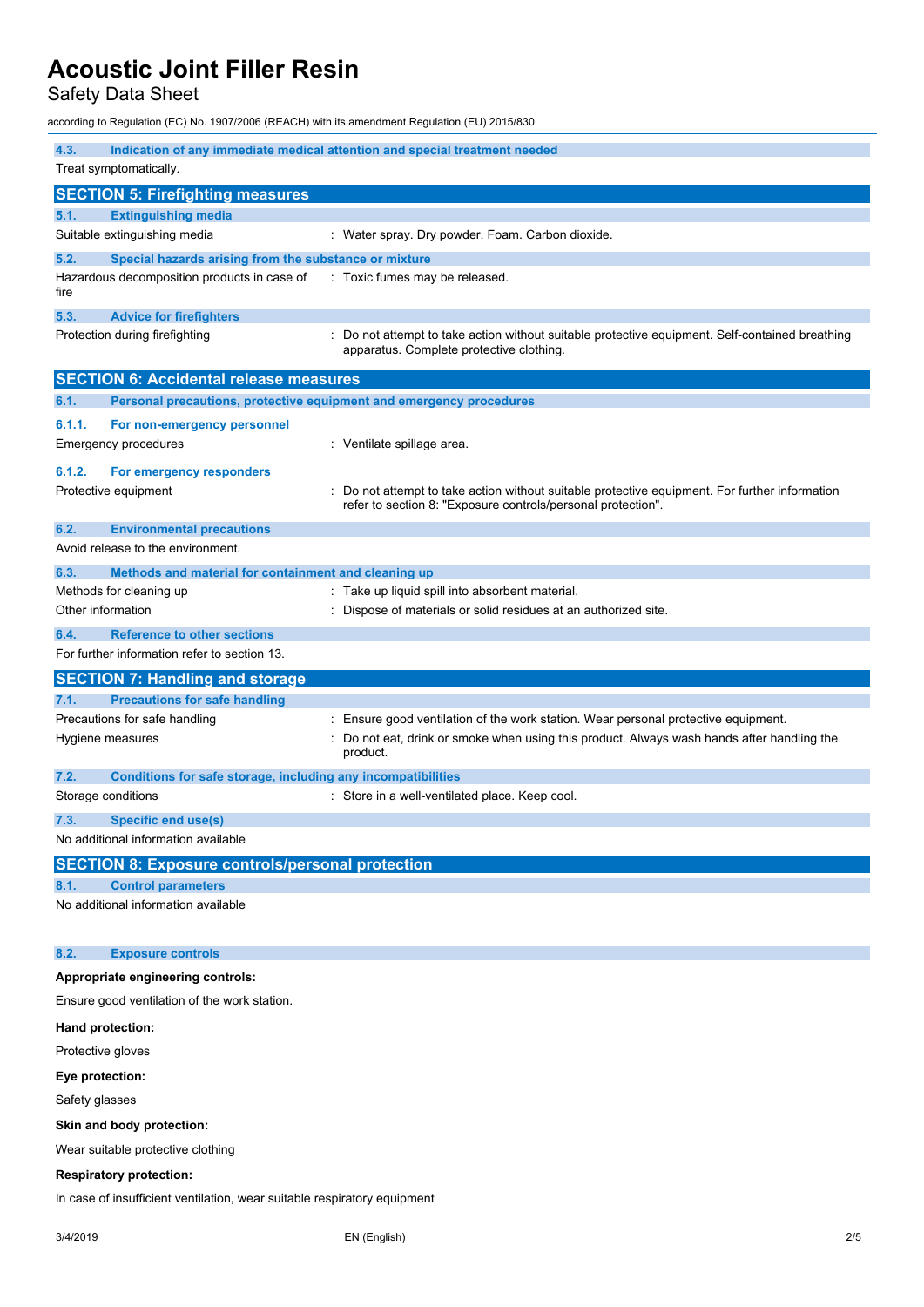## Safety Data Sheet

according to Regulation (EC) No. 1907/2006 (REACH) with its amendment Regulation (EU) 2015/830

#### **Environmental exposure controls:**

Avoid release to the environment.

| <b>SECTION 9: Physical and chemical properties</b>            |                     |
|---------------------------------------------------------------|---------------------|
| 9.1.<br>Information on basic physical and chemical properties |                     |
| Physical state                                                | : Liquid            |
| Colour                                                        | : No data available |
| Odour                                                         | : No data available |
| Odour threshold                                               | : No data available |
| pH                                                            | : No data available |
| Relative evaporation rate (butylacetate=1)                    | : No data available |
| Melting point                                                 | : Not applicable    |
| Freezing point                                                | : No data available |
| Boiling point                                                 | : No data available |
| Flash point                                                   | : No data available |
| Auto-ignition temperature                                     | : No data available |
| Decomposition temperature                                     | : No data available |
| Flammability (solid, gas)                                     | : Not applicable    |
| Vapour pressure                                               | : No data available |
| Relative vapour density at 20 °C                              | : No data available |
| Relative density                                              | : No data available |
| Solubility                                                    | : No data available |
| Log Pow                                                       | : No data available |
| Viscosity, kinematic                                          | : No data available |
| Viscosity, dynamic                                            | : No data available |
| <b>Explosive properties</b>                                   | : No data available |

#### **9.2. Other information**

No additional information available

Oxidising properties **in the contract of the Contract August** 2012 : No data available Explosive limits **Explosive limits Explosive limits Explosive limits Explosive limits** 

|       | <b>SECTION 10: Stability and reactivity</b>                                        |
|-------|------------------------------------------------------------------------------------|
| 10.1. | <b>Reactivity</b>                                                                  |
|       | The product is non-reactive under normal conditions of use, storage and transport. |
| 10.2. | <b>Chemical stability</b>                                                          |
|       | Stable under normal conditions.                                                    |
| 10.3. | <b>Possibility of hazardous reactions</b>                                          |
|       | No dangerous reactions known under normal conditions of use.                       |
| 10.4. | <b>Conditions to avoid</b>                                                         |
|       | None under recommended storage and handling conditions (see section 7).            |
| 10.5. | Incompatible materials                                                             |
|       | No additional information available                                                |
| 10.6. | <b>Hazardous decomposition products</b>                                            |

Under normal conditions of storage and use, hazardous decomposition products should not be produced.

| <b>SECTION 11: Toxicological information</b>  |                  |
|-----------------------------------------------|------------------|
| Information on toxicological effects<br>11.1. |                  |
| Acute toxicity (oral)                         | : Not classified |
| Acute toxicity (dermal)                       | : Not classified |
| Acute toxicity (inhalation)                   | : Not classified |
| Skin corrosion/irritation                     | : Not classified |
| Serious eye damage/irritation                 | : Not classified |
| Respiratory or skin sensitisation             | : Not classified |
| Germ cell mutagenicity                        | : Not classified |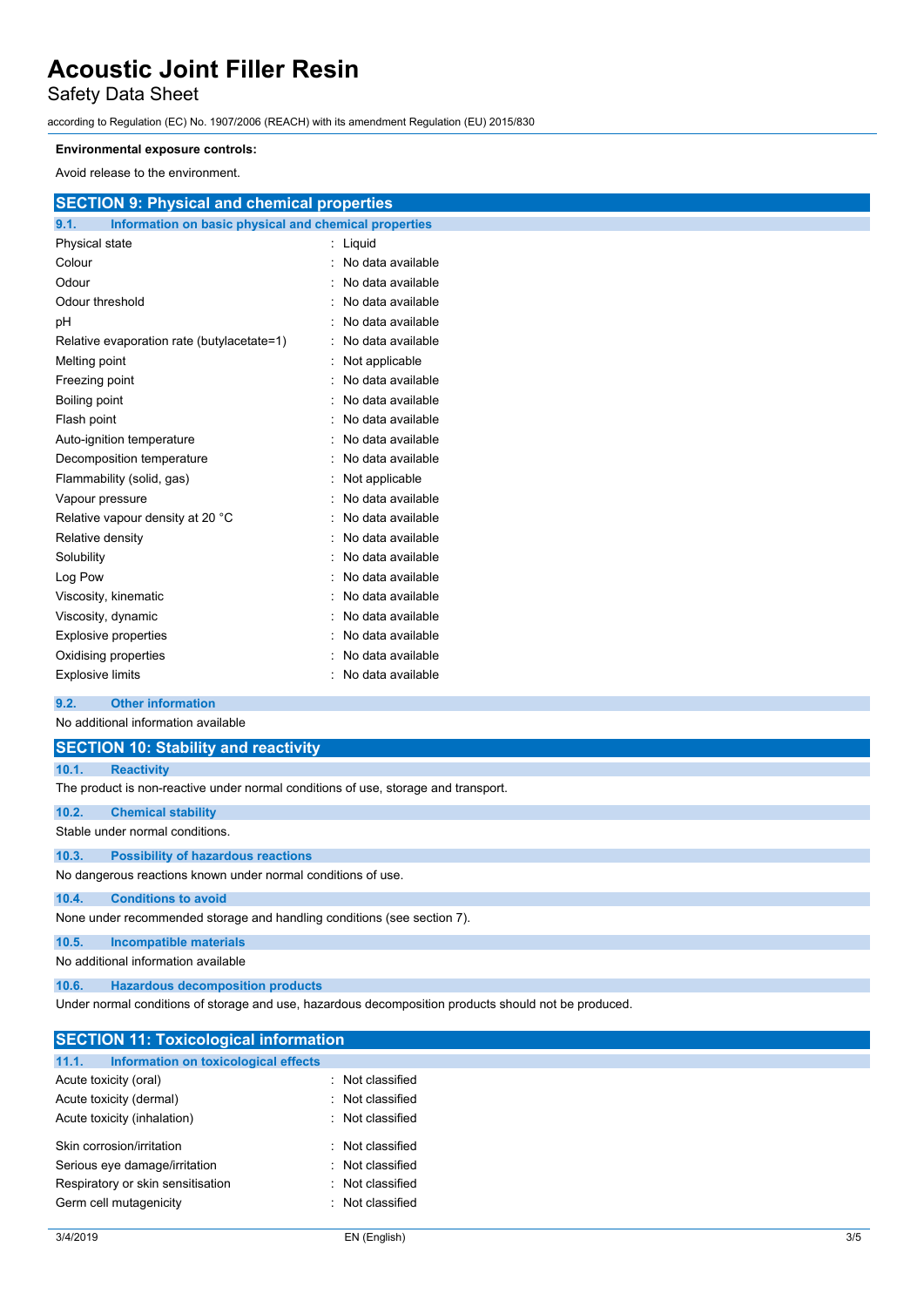## Safety Data Sheet

according to Regulation (EC) No. 1907/2006 (REACH) with its amendment Regulation (EU) 2015/830

| Carcinogenicity                                       | : Not classified |
|-------------------------------------------------------|------------------|
| Reproductive toxicity                                 | : Not classified |
| Specific target organ toxicity (single exposure)      | : Not classified |
| Specific target organ toxicity (repeated<br>exposure) | : Not classified |
| Aspiration hazard                                     | : Not classified |

|                   | <b>SECTION 12: Ecological information</b>        |                                                                                                                          |
|-------------------|--------------------------------------------------|--------------------------------------------------------------------------------------------------------------------------|
| 12.1.             | <b>Toxicity</b>                                  |                                                                                                                          |
| Ecology - general |                                                  | The product is not considered harmful to aquatic organisms nor to cause long-term adverse<br>effects in the environment. |
|                   | Acute aquatic toxicity                           | Not classified                                                                                                           |
|                   | Chronic aquatic toxicity                         | Not classified                                                                                                           |
| 12.2.             | <b>Persistence and degradability</b>             |                                                                                                                          |
|                   | No additional information available              |                                                                                                                          |
| 12.3.             | <b>Bioaccumulative potential</b>                 |                                                                                                                          |
|                   | No additional information available              |                                                                                                                          |
| 12.4.             | <b>Mobility in soil</b>                          |                                                                                                                          |
|                   | No additional information available              |                                                                                                                          |
| 12.5.             | <b>Results of PBT and vPvB assessment</b>        |                                                                                                                          |
|                   | No additional information available              |                                                                                                                          |
| 12.6.             | <b>Other adverse effects</b>                     |                                                                                                                          |
|                   | No additional information available              |                                                                                                                          |
|                   | <b>SECTION 13: Disposal considerations</b>       |                                                                                                                          |
| 13.1.             | <b>Waste treatment methods</b>                   |                                                                                                                          |
|                   | Waste treatment methods                          | : Dispose of contents/container in accordance with licensed collector's sorting instructions.                            |
|                   |                                                  |                                                                                                                          |
|                   | <b>SECTION 14: Transport information</b>         |                                                                                                                          |
|                   | In accordance with ADR / RID / IMDG / IATA / ADN |                                                                                                                          |
|                   |                                                  |                                                                                                                          |
| 14.1.             | <b>UN number</b>                                 |                                                                                                                          |
| UN-No. (ADR)      |                                                  | Not applicable                                                                                                           |
| UN-No. (IMDG)     |                                                  | Not applicable                                                                                                           |
| UN-No. (IATA)     |                                                  | Not applicable                                                                                                           |
| UN-No. (RID)      |                                                  | Not applicable                                                                                                           |
| 14.2.             | <b>UN proper shipping name</b>                   |                                                                                                                          |
|                   | Proper Shipping Name (ADR)                       | : Not applicable                                                                                                         |
|                   | Proper Shipping Name (IMDG)                      | Not applicable                                                                                                           |
|                   | Proper Shipping Name (IATA)                      | Not applicable                                                                                                           |
|                   | Proper Shipping Name (RID)                       | : Not applicable                                                                                                         |
| 14.3.             | <b>Transport hazard class(es)</b>                |                                                                                                                          |
| ADR               |                                                  |                                                                                                                          |
|                   | Transport hazard class(es) (ADR)                 | : Not applicable                                                                                                         |
|                   |                                                  |                                                                                                                          |
| <b>IMDG</b>       |                                                  |                                                                                                                          |
|                   | Transport hazard class(es) (IMDG)                | : Not applicable                                                                                                         |
|                   |                                                  |                                                                                                                          |
| <b>IATA</b>       | Transport hazard class(es) (IATA)                | : Not applicable                                                                                                         |
|                   |                                                  |                                                                                                                          |
| <b>RID</b>        |                                                  |                                                                                                                          |
|                   | Transport hazard class(es) (RID)                 | : Not applicable                                                                                                         |